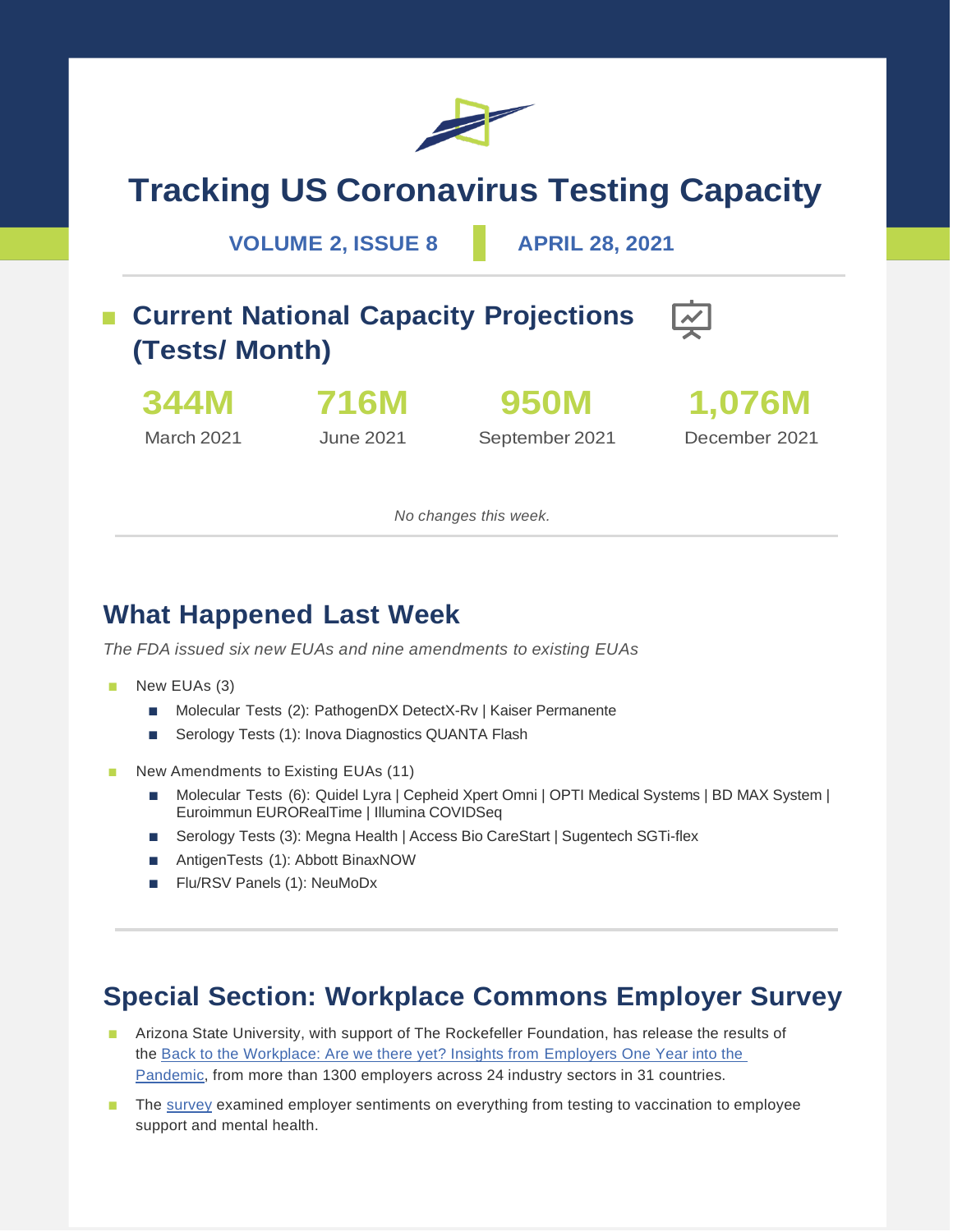- Two unexpected and surprisingly high numbers were that 68% of employers are testing at least some portion of their workforce and a whopping 88% plan to require or at least encourage vaccination.
- Perhaps less surprising, work from home and the stress of living under a pandemic is taking its toll. Mental health is now a top priority of 77% of employers.

| <b>Top 10 Insights</b>                                                                                                                                                                                                                                                                                                                                                                                                                                      |
|-------------------------------------------------------------------------------------------------------------------------------------------------------------------------------------------------------------------------------------------------------------------------------------------------------------------------------------------------------------------------------------------------------------------------------------------------------------|
| <b>Vaccination</b><br><b>Strong Support by Employers</b>                                                                                                                                                                                                                                                                                                                                                                                                    |
| • 88% of employers plan to require or encourage their employees to be vaccinated against<br>COVID-19<br>. 59% of employers plan to incentivize their employees to be vaccinated against COVID-19<br>• 60% of employers will require employees to demonstrate proof of vaccination against<br>COVID-19                                                                                                                                                       |
| <b>Employee Wellbeing</b><br><b>Mental Health is now Central</b>                                                                                                                                                                                                                                                                                                                                                                                            |
| • 77% of employers indicated that employee mental health and wellbeing has become a<br>top priority for their company<br>• 58% increase in employee mental health concerns during the pandemic compared to<br>pre-pandemic according to employers                                                                                                                                                                                                           |
| <b>Testing</b><br><b>Significant Increase by Employers</b>                                                                                                                                                                                                                                                                                                                                                                                                  |
| • 68% of employers are performing COVID-19 testing for at least some of their employees<br><b>Work from Home</b><br><b>Here to Stay</b>                                                                                                                                                                                                                                                                                                                     |
| • 63% of employers intend to allow their employees to work from home full-time through<br>2021<br>. 69% of employers describe their anticipated future work environment as either hybrid<br>(41%) or all virtual (28%)<br>. 72% of employers intend to offer more flexible or expanded work from home policies for<br>their employees post-pandemic<br>• But  68% of employers believe that employees should be in the office at least 20 hours<br>per week |

#### **Food for Thought**

.

*What we're reading about the dilemmas of returning to the workplace and the role of testing.*

- Will workplace testing become the norm? Recently, the [Biden administration issued guidance](https://www.washingtonpost.com/politics/biden-administration-issues-first-government-wide-guidance-about-how-to-test-federal-employees-for-coronavirus/2021/04/16/a15ec8dc-9ebf-11eb-9d05-ae06f4529ece_story.html) clarifying that federal agencies can mandate employee testing to enter workplaces as long as they provide clear information about the type and purpose of test, how the results will be managed, and any consequences for refusing to test.
- Can regular testing of workers slow the spread of COVID-19? With vaccine rollout rightly receiving most of the credit for our evolving ability to control the pandemic, [serial testing programs](https://www.nbcnews.com/health/health-news/can-regular-home-testing-slow-spread-covid-one-n-c-n1265093) will also likely prove to be a major contribution. A [new North Carolina program](https://www.washingtonpost.com/health/2021/04/28/new-coronavirus-testing-strategy-home-kits/) is piloting regular, at-home self-administered tests. Experts advice that making tests available frequently and regularly will not only expedite a safe return to work, but [control disease](https://www.today.com/health/could-regular-testing-workers-slow-spread-covid-19-t216369) spread overall.
- Based on a theoretical model meant to quantify factors relevant to office workers, new research [from MIT](https://www.pnas.org/content/118/17/e2018995118) suggests that the six foot rule becomes inadequate after a critical time (depending on size and density). [The model demonstrated](https://www.cnbc.com/2021/04/23/mit-researchers-say-youre-no-safer-from-covid-indoors-at-6-feet-or-60-feet-in-new-study.html) that the risk of COVID exposure is the same at six feet as it is at sixty feet inside a room with mixed air.
- Not all workplaces are created equal: new research published in the journal [Thorax](https://thorax.bmj.com/content/early/2021/03/30/thoraxjnl-2020-216651) has shown that [people who work in shifts are more likely to be hospitalized with COVID](https://www.forbes.com/sites/mishagajewski/2021/04/26/shift-workers-three-times-more-likely-to-be-hospitalized-for-covid-19-study-finds/?sh=34eebd5952e2) than traditional 9-5 workers, with more irregular shift patterns associated with higher risk.

*The last two months weeks have seen tremendous positive shift in school reopening*

- According to [Burbio's latest data:](https://cai.burbio.com/school-opening-tracker/) Only 5.6% of K-12 kids are in virtual only schools.
	- % US K-12 students attending "virtual-only" schools= **5.6% (9.4% last week) vs. 27.5% in early March**
	- % US K-12 students attending "traditional" in-person/every day" schools= 65.3% (from 62.4%)
	- % US K-12 students attending "hybrid" schools= 29.1% (from 28.2%)